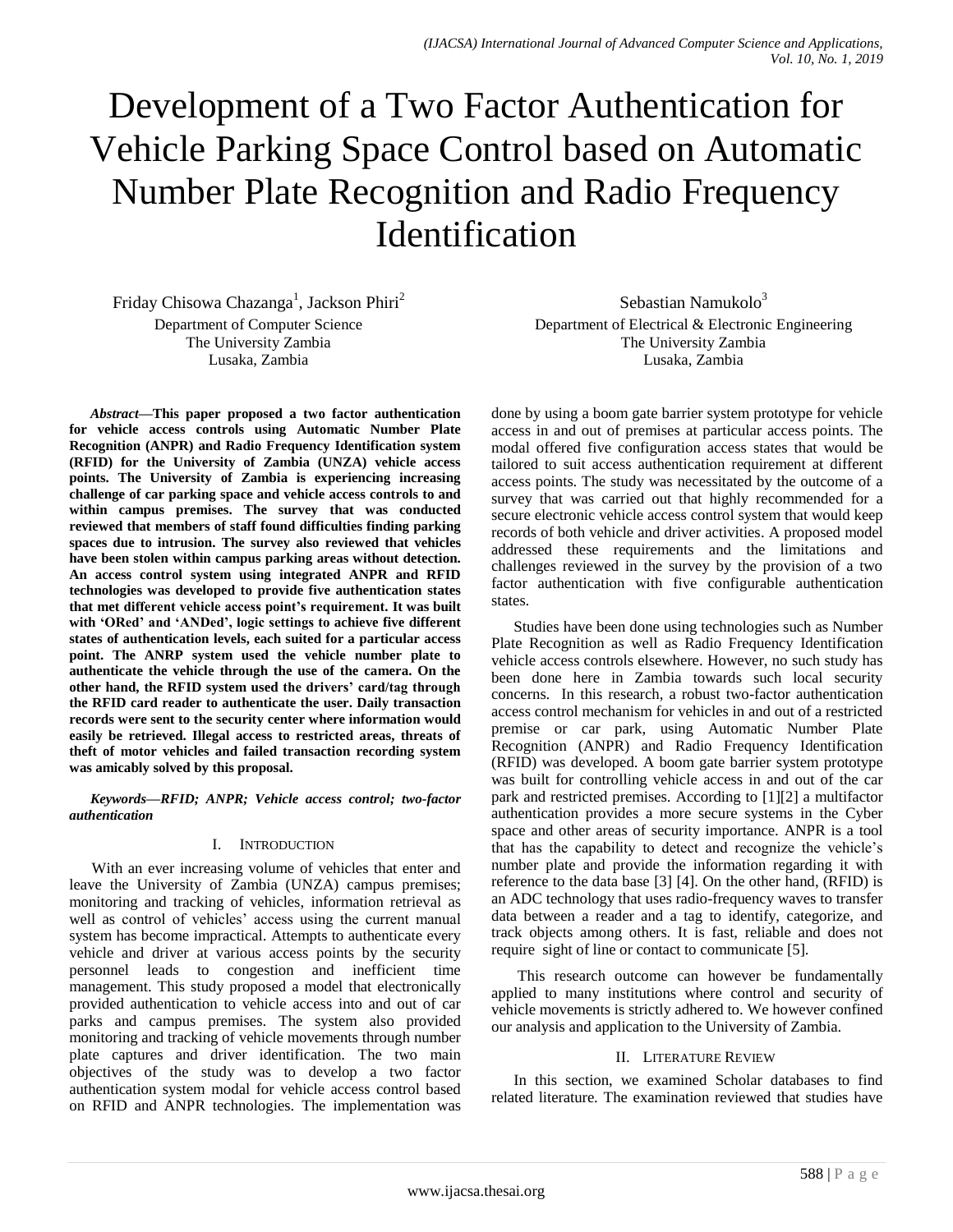been done on Multifactor Authentication security systems in many areas of Artificial Intelligence, Machine Learning and Neural Networks. Many researchers have also proposed different algorithms covering a wider range of vehicle access control systems using technologies such as RFID and ANPR. Infra-Red sensors have been used in the detection of objects and actuation of the system cameras to photograph an image. In this research, a review has been done on multifactor authentication, RFID and ANPR technologies, and IR sensors.

#### *A. Multifactor Authentication*

A multifactor authentication has been deemed a more secure security implementation in many areas of security concern. In [1][2] a Multifactor Authentication System to create a more secure authentication to minimize cybercrime was developed. The system was employed through a fuser block of an artificial neural network and adaptive neural-fuzzy inference system.

### *B. Automatic Number Plate Recognition (ANPR)*

*Definition*: Automatic Number Plate Recognition (ANPR) is a system where a car number plate is recognized and identified automatically. Initially, as the car approaches, the camera is actuated by an infrared lighting to allow it take a photo. The camera senses and takes a picture of the vehicle[6] [7]. The vehicle captured image will be sent to pre-processing stage where Grey Image Conversion takes place. The second stage involves removal of undesirable Lines. Vertical Edge Detection Algorithm are implemented to eradicate undesirable lines and scan the license plate. The Desired Details of the image around the plate area are highlighted and extracted at the third stage[8]. Since ANPR is an image processing technology which uses number plate to identify the vehicle, there is no need for any additional hardware to be installed on vehicles. Fig. 1 shows ANPR image processing flowchart from image input to plate character display.

*1) Application*: Tracking of vehicles for traffic offences committed is a major concern to law enforcers. Admittance of vehicles to Amkkah in the Pilgrimage seasons is restrictive to specific vehicles on particular days. In order to deny access and track violators of this order, Mohandes proposed an Intelligent System for Vehicle Access Control using RFID and ANPR Technologies where ANPR was used for admittance to the premises and RFID technology was used for tracking [4]. An ant robbery system that granted permission for registered vehicle passage using ANPR was proposed and implemented [10]. A method for the vehicle number plate recognition from the image using a special form of optical character recognition (OCR) to control vehicles in restricted car parks was discussed. It used the optical character recognition to read number plates through CCTV systems, which enables vehicle registration numbers to be stored, analyzed and retrieved, as required[11]. In [12] proposed was an efficient automatic vehicle identification system using the vehicle number plate for various applications including automatic toll tax collection, parking system, Border crossings, Traffic control and stolen cars.



Fig. 1. Image Processing Flowchart[9].

# *C. Radio Frequency Identification (RFID)*

*1) Definition*: Radio Frequency Identification (RFID) technology is a technology that uses radio waves to identify people or objects from a distance. It combines two main components, that is, a tag and a reader. The two components are used for proof of identity purposes[13]. A cypher is stored in the tag which is attached to an object. With this attached tag, objects are uniquely identifiable. The code embedded in the tag is transmitted to the reader wirelessly. In this way, the reader gets information about the object[14].

*2) The Structure of RFID system:* RFID has a combination of a reader, a tag (transponder) and a data processing system. Data processing unit is the systems backend that stores information such as scanned product descriptions. The data processing system is either a personal computer or microcontroller[15]. It uses electromagnetic coupling to recognize items, animals and humans as distinctive objects. The transceiver (reader) produces radio signals that activates the tag, scans the tag and communicates any data collected to a processing unit through an antenna[16]. Reading of information contained in the tag by the reader is done from a distance without making any physical contact or requiring a line of sight. The read information is sent to the data base for logical decision making, either to permit or deny access. The backend or processing unit comprises of a database and an application interface. When information is received by the backend, it"s taken to the database where it is manipulated[17]. Below is a simplified RFID system. Fig. 2 and 3 illustrates RFID system operations. Initially, the RFID reader drives electromagnetic waves to the tags antenna. Current is induced in the tag causing it to reflect to the RFID reader modulated radio frequency signal containing data. The reader sends the data to the middleware for database query. Database response determines the system"s logic decision making on the access[14].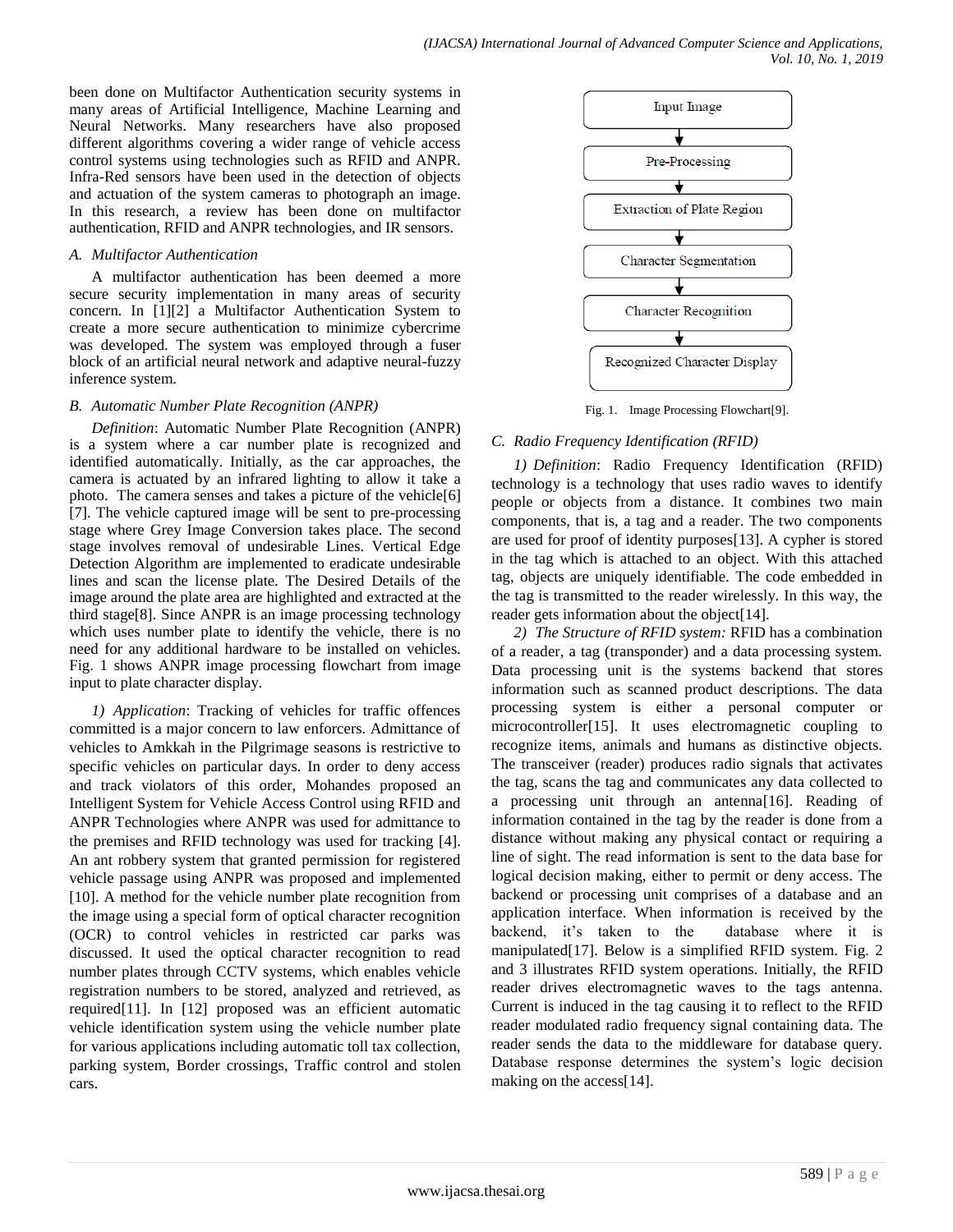

Fig. 2. A Simplified RFID System[14].



Fig. 3. RFID System Operation[14].

*3) RFID Operations*: A Radio Frequency Identification RFID system consists of a tag, reader, and middleware software. Tags have a microchip with an antenna coiled internally. The tags are generally categorized as active or passive. Active tag use batteries or power source to power the circuitry and generate broadcasted signals. It propagates electromagnetic waves containing information in the far field to the reader. The tag operates in the UHF and microwaves frequency bands. Because of its dependability on a power source, active tag has a short life span. Its cost is high and the size does not support usage in some applications. This makes an active RFID tag not suitable for regular usage. It however has a longer read range than the passive tags [18][19]. Passive RFID tags are independent of internal power source. They are also called 'pure passive', 'reflective' or 'beam powered'. They get their functional power from the reader through electromagnetic induction in the tag"s antenna. The tag then reflects modulated radio frequency signal to the reader. On the other hand a reader is an interrogating device that has internal and often times external antennas that send and receive signals. The middleware software allows the system read/write tags and provides a means to catalogue and query tag information.[19]. Passive RFID have benefits of lengthy lifespan and its small physical size makes it appropriate for useful adhesive label. As such, passive RFID tags are used for many applications[18].

*4) Application:* Review carried out by [20] indicates that RFID market is rapidly expanding in a number of factors that include; automotive, transportation, logistics, healthcare and military sectors, Military Assets, consumables, conveyances, vehicles sensing Smart and Secure Trade lanes global initiative Intermodal containers, Logistics Items, assets and conveyances. In Passenger transport/automotive vehicle, premises and computer access, and ticketing system. This has brought about expanded number of users and suppliers of RFID on the market. With an ever increasing demand for parking spaces. Effective use of available spaces becomes important. The RFID system was designed and developed to park cars in a multilevel parking area automatically[5]. RFID usage and applications have increased over the years, an outline of its history and growing industrial usage has been highlighted in a research papers titled "the History of RFID" and "The adoption of RFID technology in the retail supply chain," [21][22]. In [23][24] an automatic toll collection using RFID was developed. They used IR sensors to trigger the RFID reader to take readings. Design and implemented a one authentication vehicular access control using RFID. [22] observed that due to the technology"s versatility, the device has undergone rigorous exploration by several organization. [21] listed some of the uses to include highway and bridge tolls, livestock tracking, transportation freight tracking and motorcycle manufacturing.

# *D. Infra-Red Sensors*

*1) Introduction*: Infra-Red sensors are extensively used as a presence trigger. Its output however is influenced by factors such as, displacement of the object from the IR sensor, the direction and speed of object travel and the object shape[25]. Infra-Red sensors are classified into two types, photon detectors and thermal detectors based on their principle of operation. In photon detectors the radiation is absorbed within the material by interaction with electrons either bound to lattice atoms or to impurity atoms or with free electrons. The changes in the electronic energy distribution in the atom generates output electrical signals. In thermal detectors the incident radiation is absorbed to change temperature of the material object, the subsequent adjustments in some physical properties of the object generates an electrical output[26].

*2) Operations:* There is a large variety of IR sources, each used for different purposes[27]. All objects are composed of continually vibrating atoms. Higher energy atoms vibrating more frequently leads to radiate some form of infrared radiation known as thermal radiation due to generated electromagnetic waves. This is what makes Infrared radiation such a powerful resource[28]. It allows for the ability to detect and gather information of an environment without the need of visible light[29]. The technologies reviewed above will be used in a two factor authentication system [30] based on RFID and ANPR in order to improve on the security levels of the proposed system.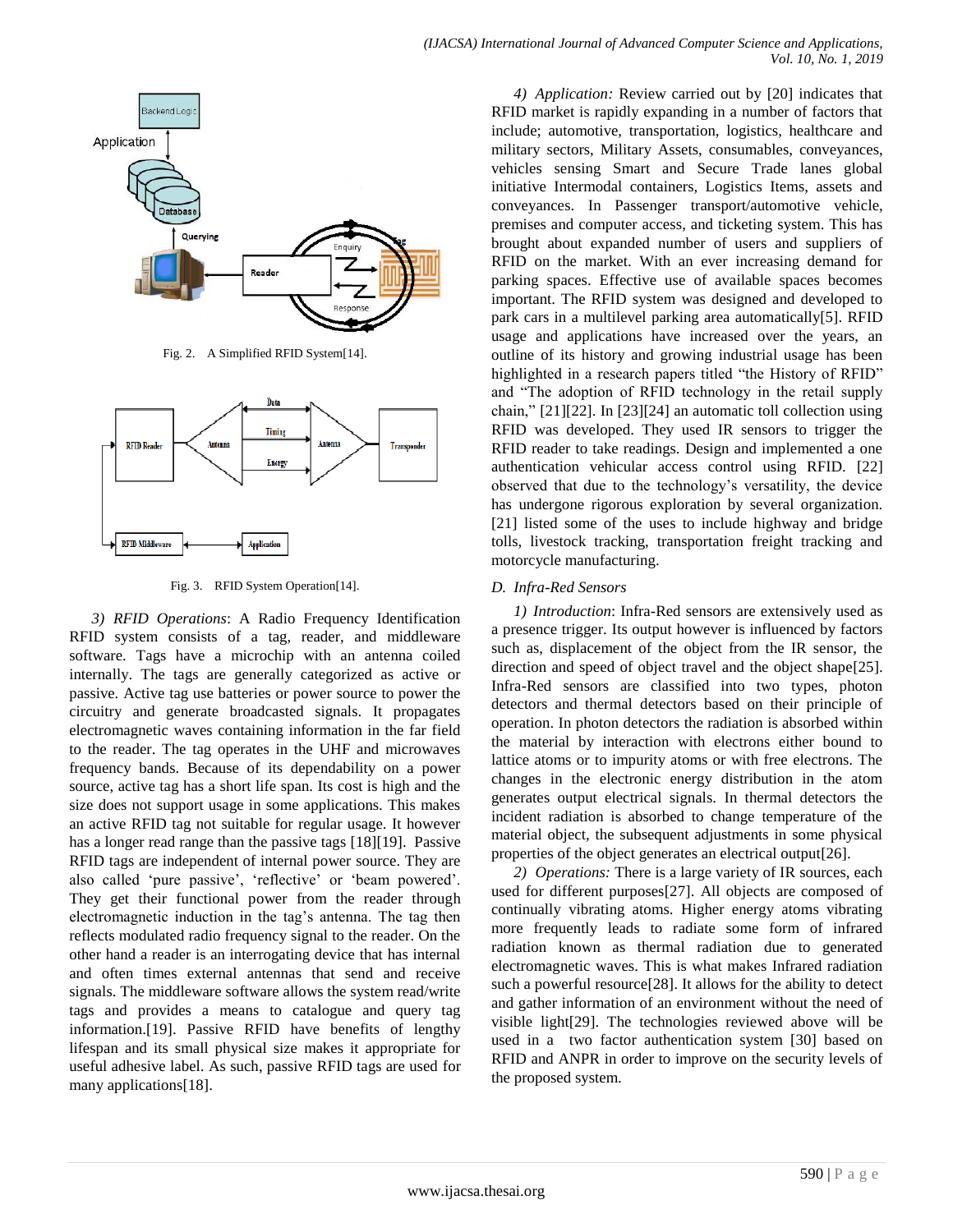### III. METHODOLOGY

• Materials

Materials use for the project include include; a boom gate, IR sensors, cameras, stepper motor, computer, database, software, LCD display, contactors, relays, electronic components, tags, reader microcontroller/Arduino board and cables, survey tools.

• Baseline Study

A baseline survey was conducted at the University of Zambia Great East Road Main Campus to ascertain the need for an Electronic Vehicle Access Security Control System. The main areas under focus were the three main entrance and exit points to and from the University campus premises. The three included the Great East Road Main Entrance, the Kamloops entrance and the Lufwanyama entrance. The other areas of focus were the Members of staff car parking areas within the University premises that included, School of Education Staff Car park servicing members of staff in the School of education, Administration Car park servicing the top management staff, School of Engineering car park servicing members of staff from the School of Natural Sciences, School of Humanities, and School of Engineering and the transport Yard. The areas were carefully selected because they by university regulations have entry and exit points for selected classes of vehicles. Three categories of respondents were selected. These are Security Personnel, Members of Staff and Students/Visitors. The first category of respondents involved all the available security personnel on the campus on the particular day. Forty members of staff and forty students/visitors were selected.

Current Vehicle Access Control System

The current vehicle access controls into the university campus and through to the car parking areas is manually done. Members of staff of the university are issued with identity cards for general use. Those with vehicles are also issued with vehicle stickers that are displayed on the vehicle windscreens. Upon reaching the entrance or exit point, the security personnel requests to see the University of Zambia car sticker or member of staff identity card. When either of the two is produced, the vehicle will be allowed to gain access to the premises failure to which the vehicle is returned. Guards use a book to take details of the transaction such as recording the vehicle number plate and time of entry and exit into and out of the premises.

The current manual system reviewed a lot of challenges and inefficiencies causing vehicle congestion and time wastage during peak hours. Tracing vehicle activities and stolen cars have also been very difficult because security personnel are not able to inspect each vehicle that needs access.

Fig. 4 defines the existing process of vehicle authentication using the manual system.



Fig. 4. The Current Manual Vehicle Authentication System.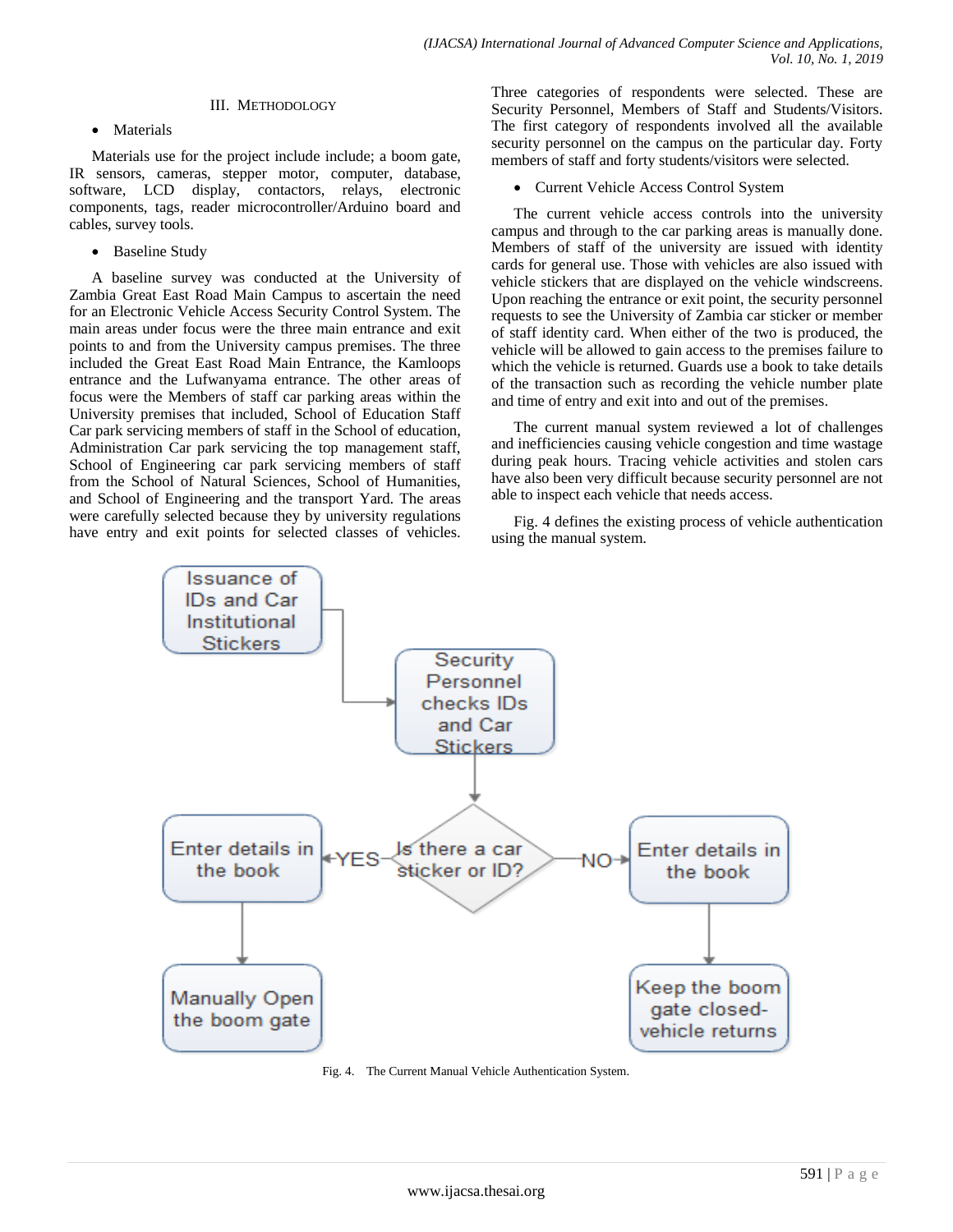#### Proposed Vehicle Access Control Model

In this research study an alternative vehicle Access control model based on automatic number plate recognition and radio frequency identification was proposed. The proposed system automated the current manual system in order to bring efficiency and effectiveness and efficiency in vehicle controls and monitoring. The proposed model is a two factor vehicle access control system using automatic number plate recognition and radio frequency identification. The two technologies were integrated in order to meet requirements at different access points. The proposed system offered five configurable authentication access levels;

*1)* First Level just takes records of the vehicles entering and leaving through a particular point with direct access.

*2)* Second is the card OR number plate authentication level, where either of the two would be used to gain access.

*3)* Third is Membership Identification Card ONLY, where only the identification card was used to gain access.

*4)* Fourth is the number plate ONLY, where only the car number plate was used to gain access.

*5)* fifth is the number Plate AND Membership Identification Card

### *A. Overview of the Proposed Model*

The IR powered cameras were installed beside the road to take pictures of an approaching vehicle. The entry IR sensors when interrupted by an approaching vehicle, triggers the camera to take pictures. The selected picture is then sent for processing in order to extract the number plate in text format. The text number plate is compared to the data in the database and if a match is found, the ANPR system triggers the opening of the boom gate by closing the actuation circuitry switch (Fig. 5). At the same time, the ANPR process is taking place, the RFID reader identifies the driver"s membership card (ID). It sends the card"s information to the database, if there is a match, the RFID system triggers the opening of the gate to the boom gate by closing the actuation circuitry switch (Fig. 5). If the number in either case does not correspond to the database detail, the corresponding switch remains in the open state, hence the boom gate is kept closed (Fig. 6).



Fig. 6. None Triggered Circuitry Switch.



Fig. 7. System Overall View.

The overall system was powered with the boom gates as barriers, Cameras to take pictures, IR sensors to sense the presence of the vehicle, indicating lights giving boom gate status, motor to drive the boom gate, computer, Arduino circuitry and associated components. Fig. 7 displays the overall overview of the system.

• Implementation

Manual methods currently on use for vehicle access control can be replaced with automated system in order to eliminate the challenges experienced by the manual system. In order to show how the two factor authentication system can work at the University of Zambia great east road campus, a prototype was developed to show the proof of concept. The prototype was implemented using RFID and ANPR technology to show how the two systems can be used for a two factor vehicle access control. The development stages included

*1)* Circuit design and simulation in proteus for RFID and MATLAB for ANPR

- *2)* Device building(on bread board)
- *3)* Circuit board fabrication
- *4)* Building system on circuit board
- *5)* Database design and implementation
- *B. Automatic Number Plate Recognition (ANPR)*

*1) Block Diagram And Flow Chart:* From the block diagrams presented in Fig. 8 and 9, as the vehicle is approaching, IR sensors senses the incoming vehicle and activates the cameras to take pictures. The number plate characters are extracted as shown in Fig. 10. The database is queried for the availability of the number plate in the system. After a query response from the database, the microcomputer sends a signal to the boom gate to trigger the switch if the match was verified. When the boom gate opens, it sends a signal to the microcomputer to inform the user that access has been permitted. The microcomputer sends a signal to the display for a message to the user. At the same time exit sensors are activated to instruct the boom gate closure after the vehicle passes.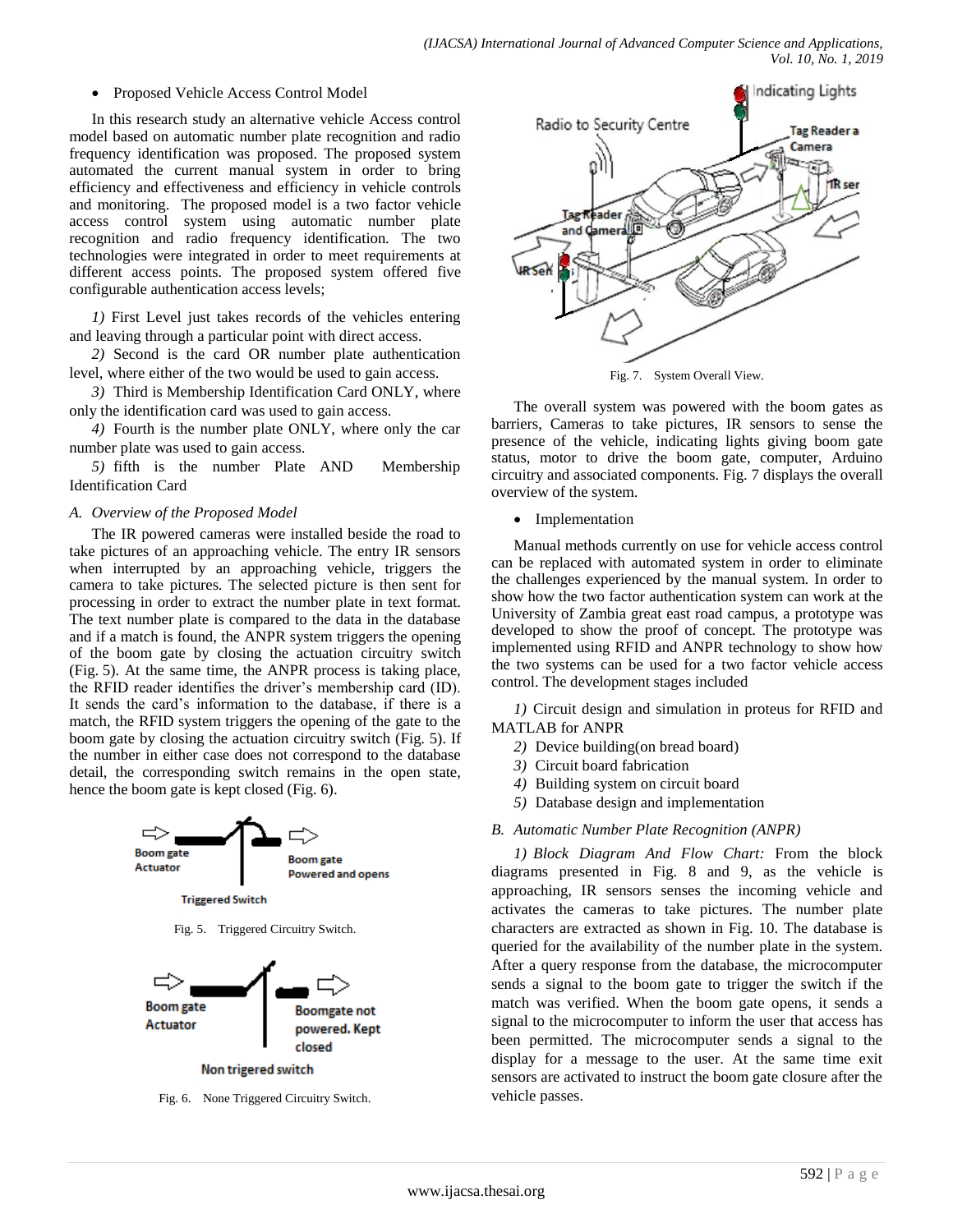



Fig. 8. Block Diagram for the System using ANPR.



Fig. 9. Flowchart Diagram for the System using ANPR.



Fig. 10. Block Diagram for RFID System.

After successful extraction of the image in the morphological process, the number plate is converted into its binary form. The final characters are normalized and recognised by the template matching algorithm giving the result shown in the output note text of Fig. 21.

#### *C. Radio Frequency Identification (RFID)*

*1) Block diagram and flowchart*: From the diagrams presented in Fig. 11 and 12, the reader reads user information from the tag and sends it to the Microcontroller. The microcontroller queries the database for the availability of similar information. If the query response is positive, the microcomputer sends a signal to triggers the switch to actuate the boom gate or else the switch is kept open. When the boom gate opens, it sends a signal to the microcomputer to inform the user that access has been permitted. The microcomputer sends a signal to the display for a message to the user. At the same time exit sensors are activated to instruct the boom gate closure after the vehicle passes.



Fig. 11. RFID System Flow Chart.

*2) ANPR and RFID integrated system:* The two technologies were integrated to offer five access states. The first state provided the recording of vehicle passages while keeping access less restricted.



Fig. 12. Switch Actuated by RFID Identification tag ONLY.

The second state was were the only identification required to gain access was the RFID card (Fig. 13). The RFID switch linked the boom gate actuator to the boom gate for opening or closing.



Fig. 13. Switch Actuated by Number Plate Identification Only.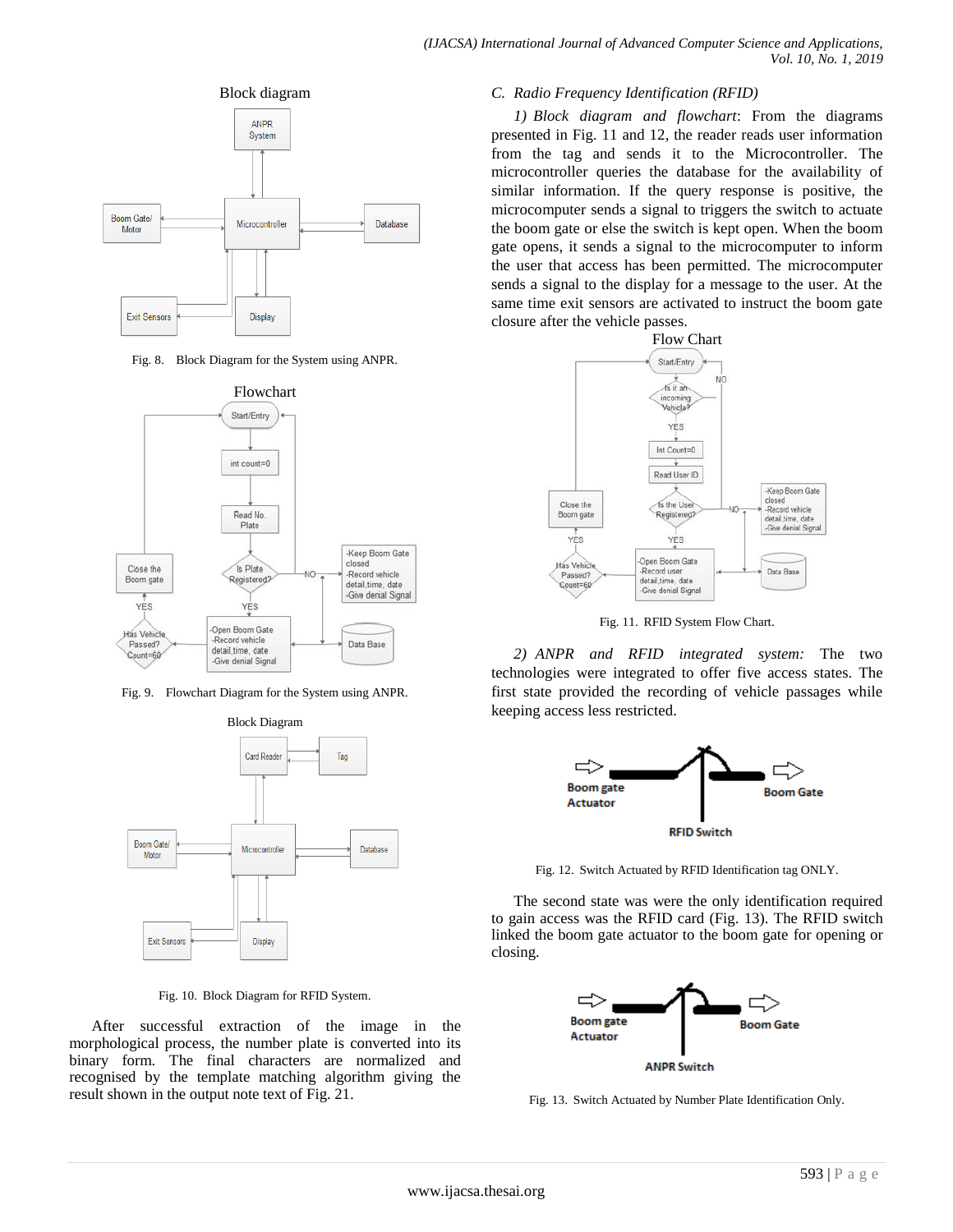

Fig. 14. RFID and ANPR Switches "ORed".



Fig. 15. RFID and ANPR Switches "ANDed".

The third state was were the only identification required to gain access was the vehicle number plate (Fig. 13). The ANPR switch linked the boom gate actuator to the boom gate for opening or closing

The fourth state as illustrated in Fig. 14 gave access through either the number plate **OR** the identification RFID card.

The fifth state was a more secure state that "ANDed" the two technologies as demonstrated in Fig. 15. It required both the RFID identification card **AND** the vehicle number plate matched for access to be granted.

#### IV. RESULTS AND DISCUSSION

This chapter gives an overview of the system results and an analysis of the results and functionality of the system.

*1) Survey*: In this section, a sampled results of the baseline study derived from the variable analysis through descriptive statistics are presented. The results are presented in the form of bar charts and pie charts.

Fig. 16 revealed that most respondents understood and were aware that the university had a restrictive policy on vehicles' access into the University premises and car parking areas.

# Yes No **Knowledge on the**  institutional Policy...



 $Yes$  No

Fig. 17 presented the fact that no record is taken on the vehicles that enter the university premises or vehicles that access the car parking areas.

Fig. 18 indicated that the majority of the respondents recommended to have a system that kept records of vehicle activities.

Fig. 19 most staff highly recommended for a secure system that denies vehicle access and exit without the owner"s identity cards.



Fig. 17. Recordings of Vehicle Activities in and Out of the Premises.



Fig. 18. Respondents Response for Access Control System that Keeps Records.



Fig. 19. Access of the Vehicles Without the Owner"s Identity Card.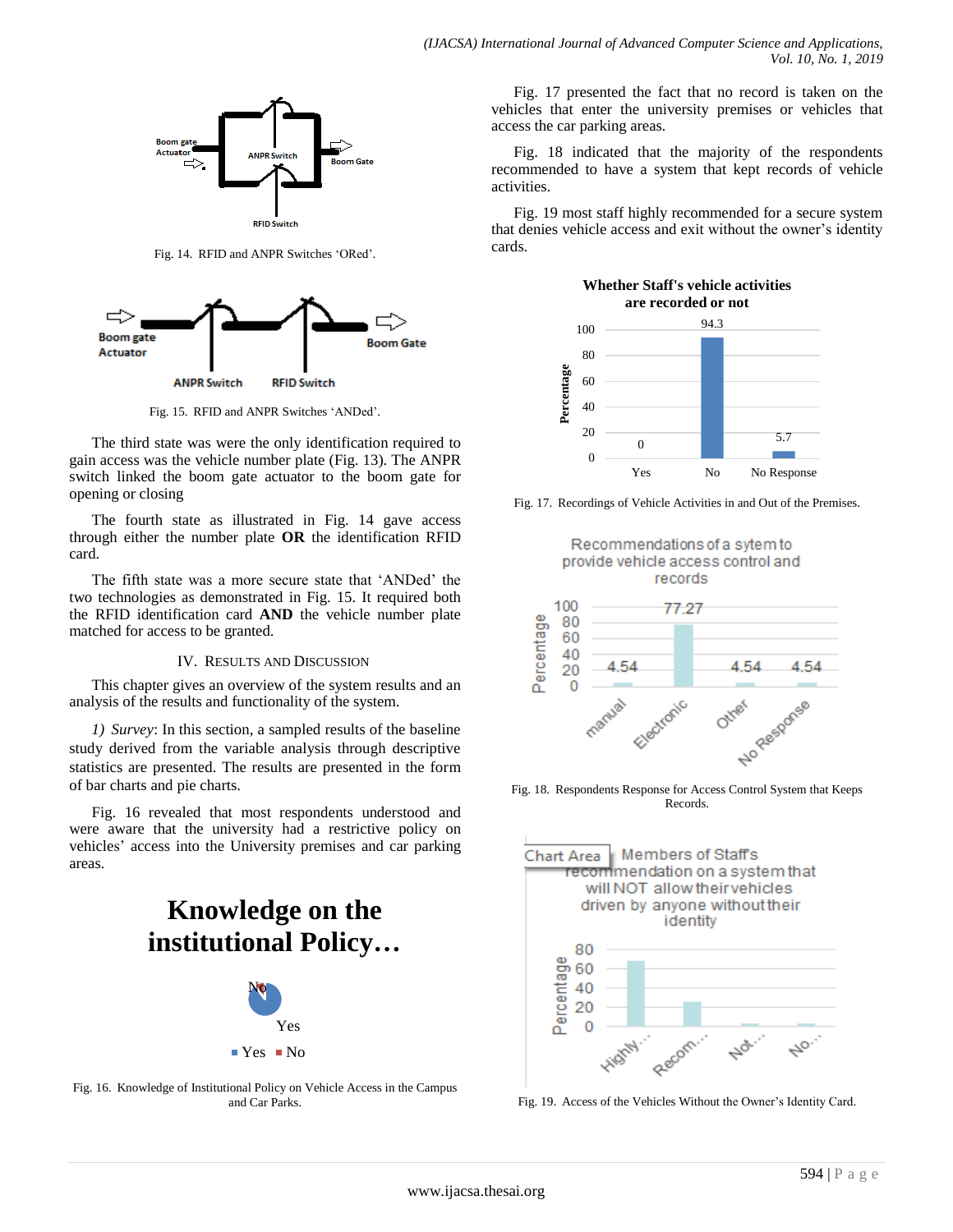

Fig. 20. Respondent"s Knowledge Over Car Thefts Within Campus.

Most respondents indicated awareness of vehicle thefts within campus and were not confident on the safety of their vehicles as indicated in Fig. 20.

*2) ANPR System (Example of operation):* This section gives an example of the process in recognizing the number plate of the system in operation. Fig. 21 shows the process of number extraction from pre-processing stage through to the recognition of the number plate text stage. The system loads an image of a car number plate after camera capture. The image is converted to grayscale and horizontal and vertical edge processing is carried out to extract the edges from the image. Then filtering process is employed. Furthermore the system finds all possible plate regions and highlights them for processing. After successful extraction the image is converted into its binary form. Morphological processes are carried out to ensure unnecessary components are removed. Finally, the characters are normalized and recognised by the template matching algorithm giving the result shown in the output note text as shown in Fig. 21.

*3) RFID System (Hardware implementation):* The prototype system was constructed, allows card configurations, denies entry to non-programmed cards and allows entry to cards that are programmed.



Fig. 21. ANPR Extraction of Number Plate Digits.



Fig. 22. Prototyping Set-Up at Main Menu.

Fig. 22 shows the main menu from the "Settings" option that allowed systems" administrative configuration of users. The administrator is able to enrol, delete, check or edit users.

When pre-programmed card is introduced to the RFID card reader and the system verifies its authenticity, the system opens the boom gate to allow passage of the vehicle (Fig. 23)

After the vehicle passes passed the exit sensors, the system receives a closing command and the boom gate closes (Fig. 24).



Fig. 23. ID Verified, Open Command Issued.



Fig. 24. ID Verified, Close Command Issued.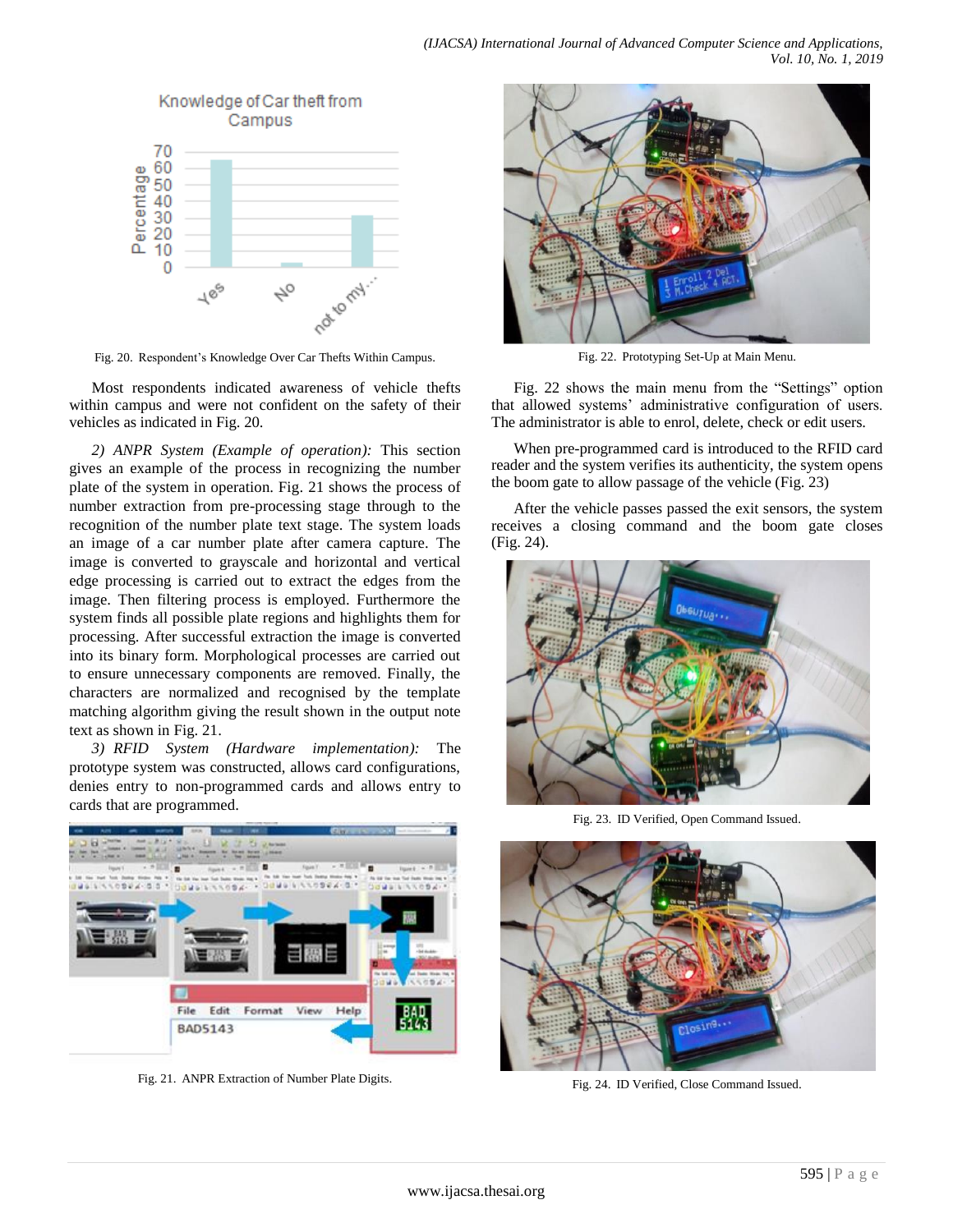*4) Data base:* The System matches time and date to the access attempts made by the user. It is stored in a 'txt' document created using the application "**Coolterm**". **Coolterm** is installed and kept running as long as the scanner is operational to properly log the data. The Coolterm application is directly linked to the Arduino's serial port and synchronises with the Arduino's Serial.print and Serial.println functions. Because of this, we are able to extract various amounts of information from the system allowable by the command and with special setting, can attach time and date to the information.

In the example below the Cross Card is enrolled and the other two are not.

#### Card Information:

Tick card: 4900DC6F916B

Circle(O) card: 4900DC7032D7

Cross(X) card: 4900CC37DD6F

Fig. 25 shows the txt file called RFID\_log.txt and the corresponding Times and Dates of access:

The system is however supplemented by the use of online databases. In this project a possible alternative to this was created using a local server for demonstration purposes using xampp. The database was created using xampp"s Apache and MySQL data modules to facilitate data storage. The results are displayed in Fig. 26.



Fig. 25. Database Showing Transaction Activities.

| S.No | Name              | Email             | Password              | Contact       | Date       |
|------|-------------------|-------------------|-----------------------|---------------|------------|
|      | <b>Bill Gates</b> | bgates@gmail.com  | imadewindows          | +260978000001 | 2018-11-07 |
|      | Mahatma Gandhi    | mgandhi@gmail.com | notallindiansarespicy | +260978000002 | 2018-11-07 |
|      | Marie Curie       | mcurie@gmail.com  | sciencebelongstowomen | +260978000003 | 2018-11-07 |

Fig. 26. Online Database Using Apache and MySQL.

#### V. RECOMMENDATION

The following recommendations are forwarded to the University of Zambia for an efficient and effective management of vehicle access controls within and into the University premises.

Automating vehicle controls using RFID and ANPR technologies will bring about efficient and effective vehicle access controls, vehicle monitoring system, tracking vehicle activities in the campus, easier record retrieval mechanism, and prevention of vehicle thefts and preservation of parking space.

The system can further be enhanced to notify the driver on an empty space within the designated car parking area and notify the vehicle owner whenever the vehicle is leaving the premises.

#### ACKNOWLEDGMENT

I wish to thank the University of Zambia, Security Department for providing the variable information. I would like to also thank the staff in the Department of Computer Science and School of Engineering for the technical guidance.

#### **REFERENCES**

- [1] J. Phiri, T. J. Zhao, and J. I. Agbinya, "Biometrics, device metrics and pseudo metrics in a multifactor authentication with artificial intelligence," IB2COM 2011 - 6th Int. Conf. Broadband Commun. Biomed. Appl. Progr., pp. 157–162, 2011.
- [2] J. Phiri, T. J. Zhao, C. H. Zhu, and J. Mbale, "Using artificial intelligence techniques to implement a multifactor authentication system," Int. J. Comput. Intell. Syst., vol. 4, no. 4, pp. 420–430, 2011.
- [3] R. A. N. Karthik, A.K. Parvathy, "Design of Automatic Number Plate Recognition on Android Smartphone Platform - 1," Indones. J. Electr. Eng. Comput. Sci., vol. 5, no. 1, pp. 48–57, 2017.
- [4] M. Mohandes, "An Intelligent System for Vehicle Access Control using RFID and ALPR Technologies - 2," pp. 3521–3522, 2016.
- [5] A. Ustundag and M. S. Kilinc, "Design And Development Of RFID Based Automated Car Parking System," vol. 2, no. Figure 1, pp. 6–8.
- [6] N. Simin, F. Choong, and C. Mei, "Automatic Car-plate Detection and Recognition System," pp. 113–114, 2013.
- [7] K. Sonavane, B. Soni, and U. Majhi, "Survey on Automatic Number Plate Recognition (ANR)," Int. J. Comput. Appl., vol. 125, no. 6, pp. 1– 4, 2015.
- [8] S. V. Suresh and T. Sabhanayagam, "Car License Plate Detection using Structured Component Analysis," pp. 196–200, 2014.
- [9] A. D. APREM DALAL and P. D. R. B. MAJHI, "Automatic License Plate Recognition System," Comput. Sci. Eng., vol. BACHELOR, no. Xi, pp. 70–85, 2011.
- [10] M. Deepavali and P. A. C. Lomte, "Implementation of an Extensive Number-Plate Recognition & Authentication (NPRA) System using MATLAB," vol. 3, no. 11, pp. 301–304, 2013.